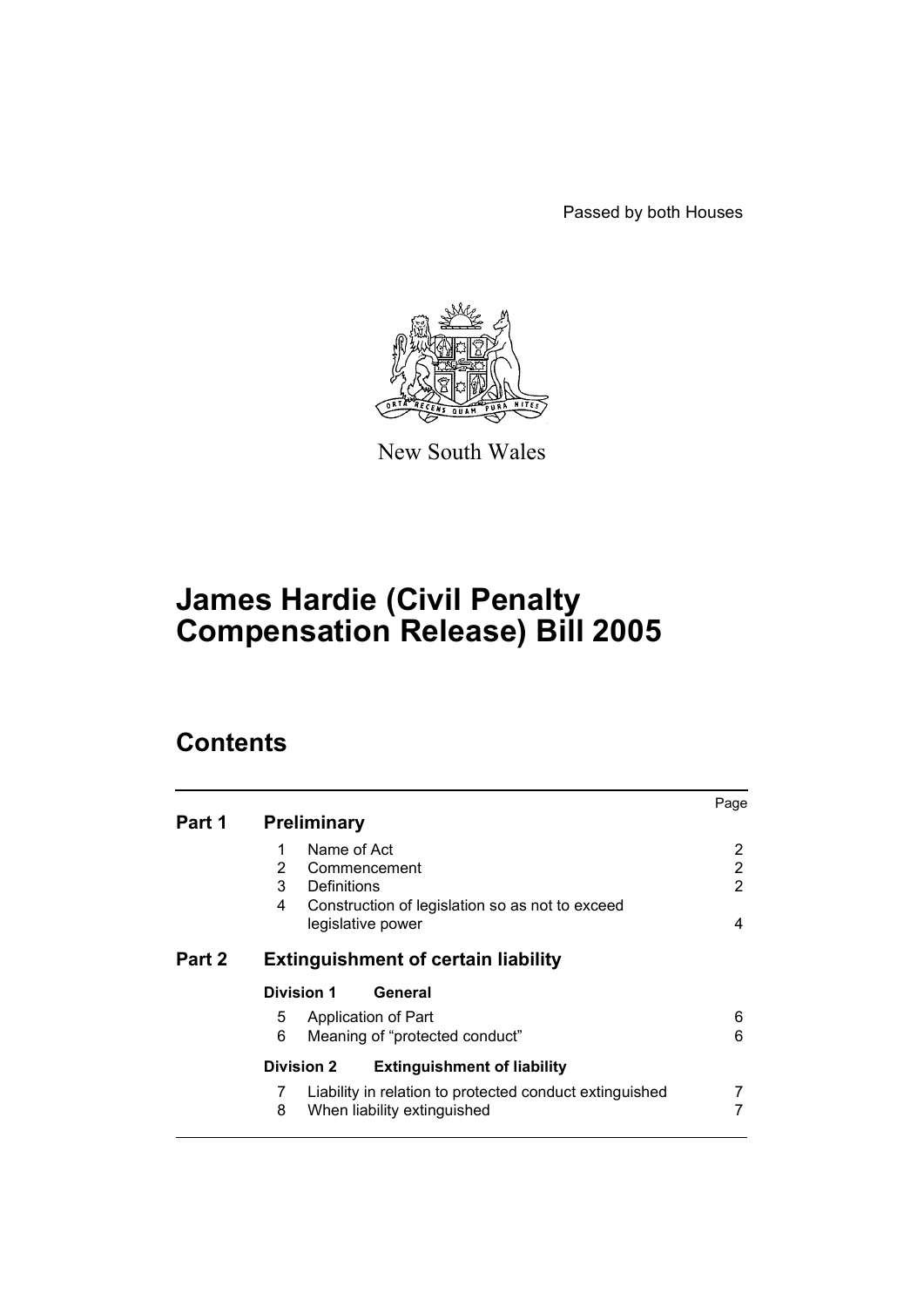James Hardie (Civil Penalty Compensation Release) Bill 2005

Contents

|        |                                                               |                                             |                                                           | Page |  |  |
|--------|---------------------------------------------------------------|---------------------------------------------|-----------------------------------------------------------|------|--|--|
|        | Division 3                                                    |                                             | <b>Revival of liability</b>                               |      |  |  |
|        | 9                                                             |                                             | Revival of extinguished liability                         | 8    |  |  |
|        | 10                                                            | Effect of revival of extinguished liability |                                                           |      |  |  |
|        | 11                                                            |                                             | Effect of revocation of reviving order                    | 9    |  |  |
|        | Division 4<br><b>Displacement of Corporations legislation</b> |                                             |                                                           |      |  |  |
|        | 12 <sup>°</sup>                                               |                                             | Displacement of Corporations legislation                  | 9    |  |  |
| Part 3 | <b>Miscellaneous</b>                                          |                                             |                                                           |      |  |  |
|        | 13                                                            |                                             | Relationship with James Hardie (Civil Liability) Act 2005 | 11   |  |  |
|        | 14                                                            | Regulations                                 |                                                           | 11   |  |  |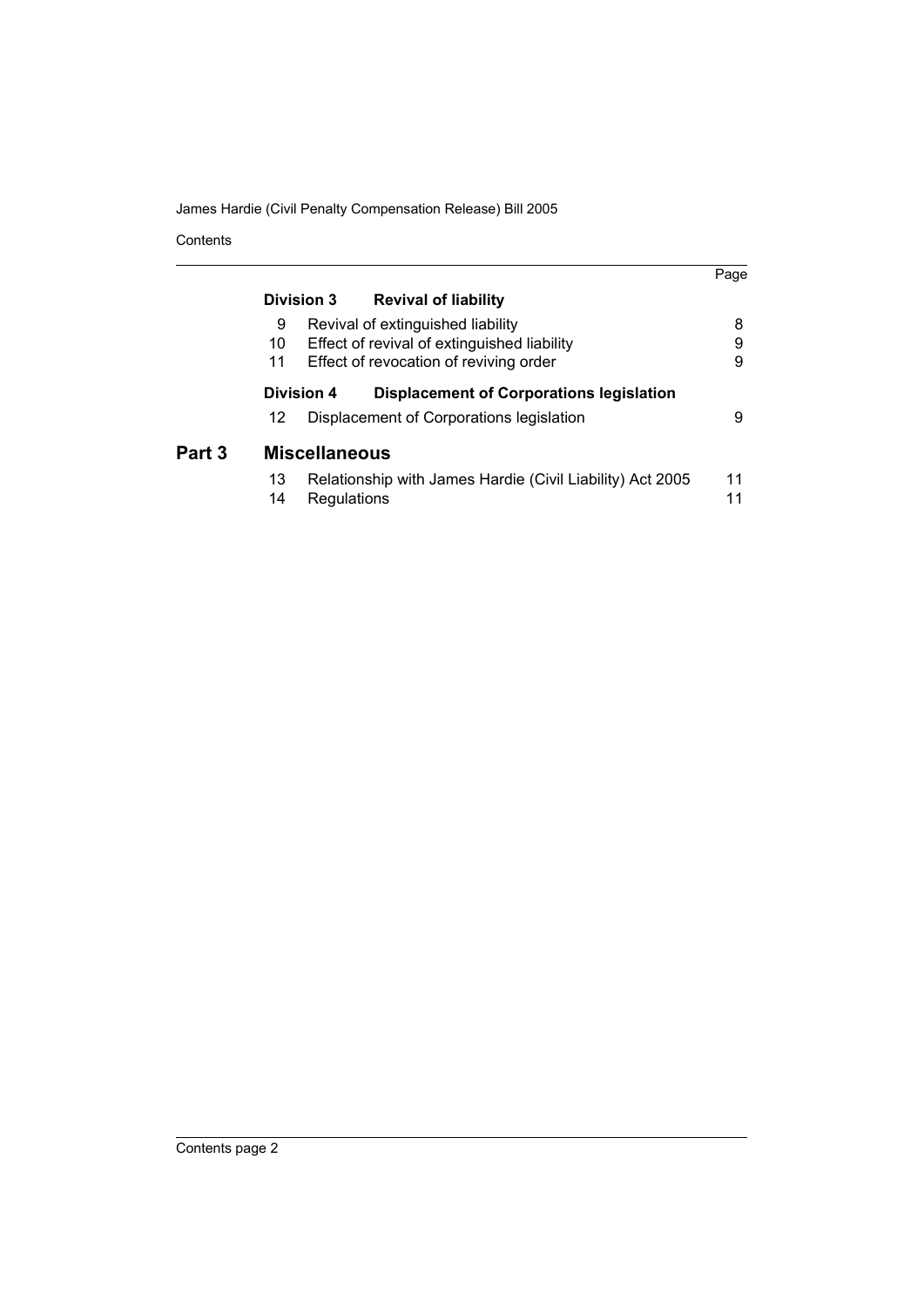*I certify that this PUBLIC BILL, which originated in the LEGISLATIVE ASSEMBLY, has finally passed the LEGISLATIVE COUNCIL and the LEGISLATIVE ASSEMBLY of NEW SOUTH WALES.*

> *Clerk of the Legislative Assembly. Legislative Assembly, Sydney, , 2005*



New South Wales

# **James Hardie (Civil Penalty Compensation Release) Bill 2005**

Act No , 2005

An Act to provide for the extinguishment of certain liability of companies and other persons associated with the James Hardie corporate group to pay compensation in connection with civil penalties; and for other purposes.

*I have examined this Bill, and find it to correspond in all respects with the Bill as finally passed by both Houses.*

*Chairman of Committees of the Legislative Assembly.*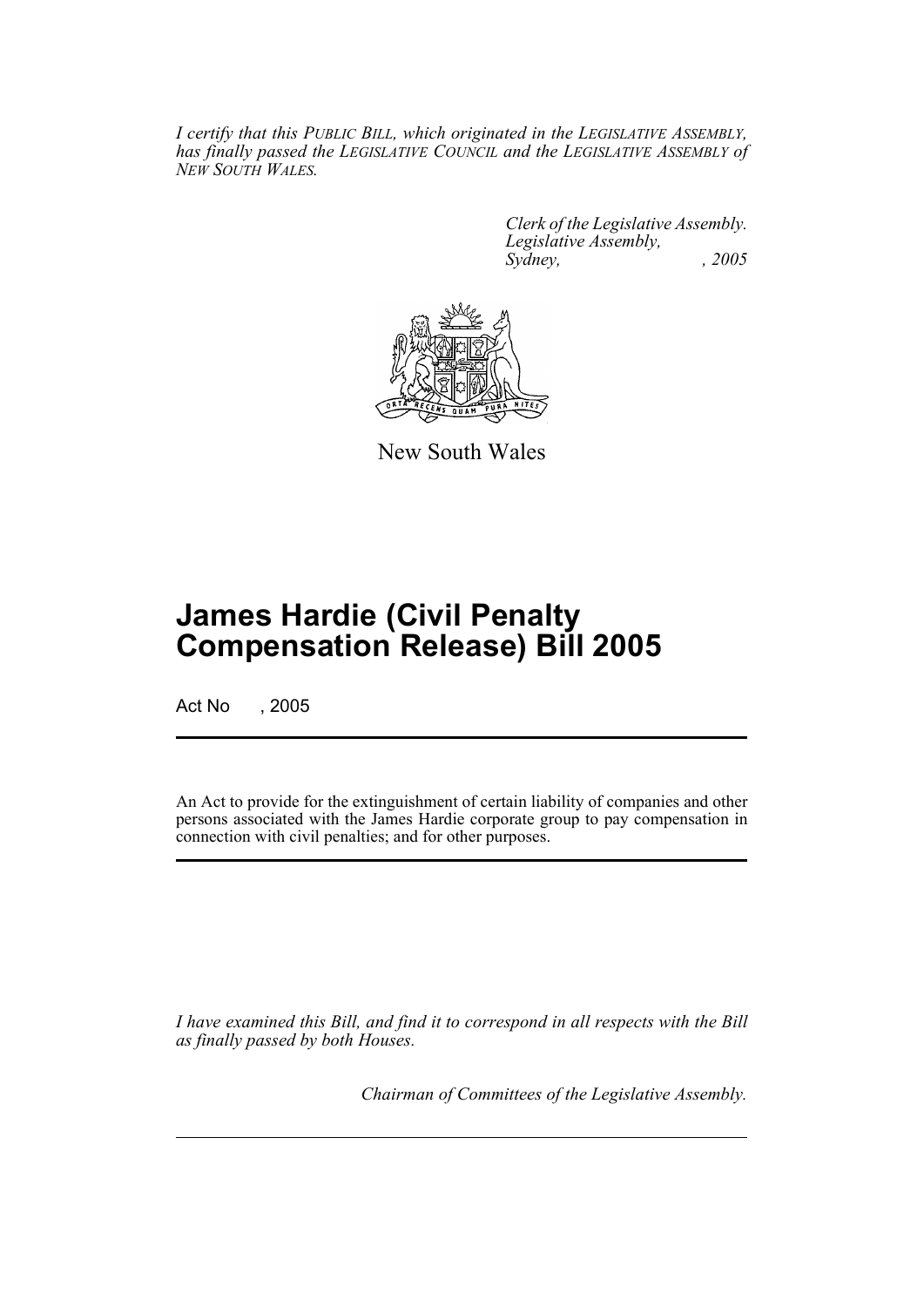Part 1 Preliminary

**The Legislature of New South Wales enacts:**

# **Part 1 Preliminary**

#### **1 Name of Act**

This Act is the *James Hardie (Civil Penalty Compensation Release) Act 2005*.

## **2 Commencement**

This Act commences on the date of assent to this Act.

#### **3 Definitions**

(1) In this Act:

*ABN 60* means the company registered under the Corporations Act immediately before the introduction day as ABN 60<sup>-</sup>Pty Limited (ACN 000 009 263) that was formerly called James Hardie Industries Limited, and includes any successor to or continuation of that company.

*ABN 60 Foundation* means the company registered under the Corporations Act immediately before the introduction day as ABN 60 Foundation Limited (ACN 106 266 611), and includes any successor to or continuation of that company.

*Amaba* means the company registered under the Corporations Act immediately before the introduction day as Amaba Pty Limited (ACN 000 387 342) that was formerly called Jsekarb Pty Limited, and includes any successor to or continuation of that company.

*Amaca* means the company registered under the Corporations Act immediately before the introduction day as Amaca Pty Limited (ACN 000 035 512) that was formerly called James Hardie  $\&$  Coy Pty Limited, and includes any successor to or continuation of that company.

*assent day* means the day on which this Act received the Royal Assent.

*Compensation Foundation* means the company registered under the Corporations Act immediately before the introduction day as the Medical Research and Compensation Foundation (ACN 095 924 137), and includes any successor to or continuation of that company.

*Corporations Act* means the *Corporations Act 2001* of the Commonwealth.

*Corporations legislation* means the Corporations legislation to which Part 1.1A of the Corporations Act applies.

*exercise* a function includes perform a duty.

*Final Funding Agreement* has the same meaning as it has in the *James Hardie Former Subsidiaries (Winding up and Administration) Act 2005*.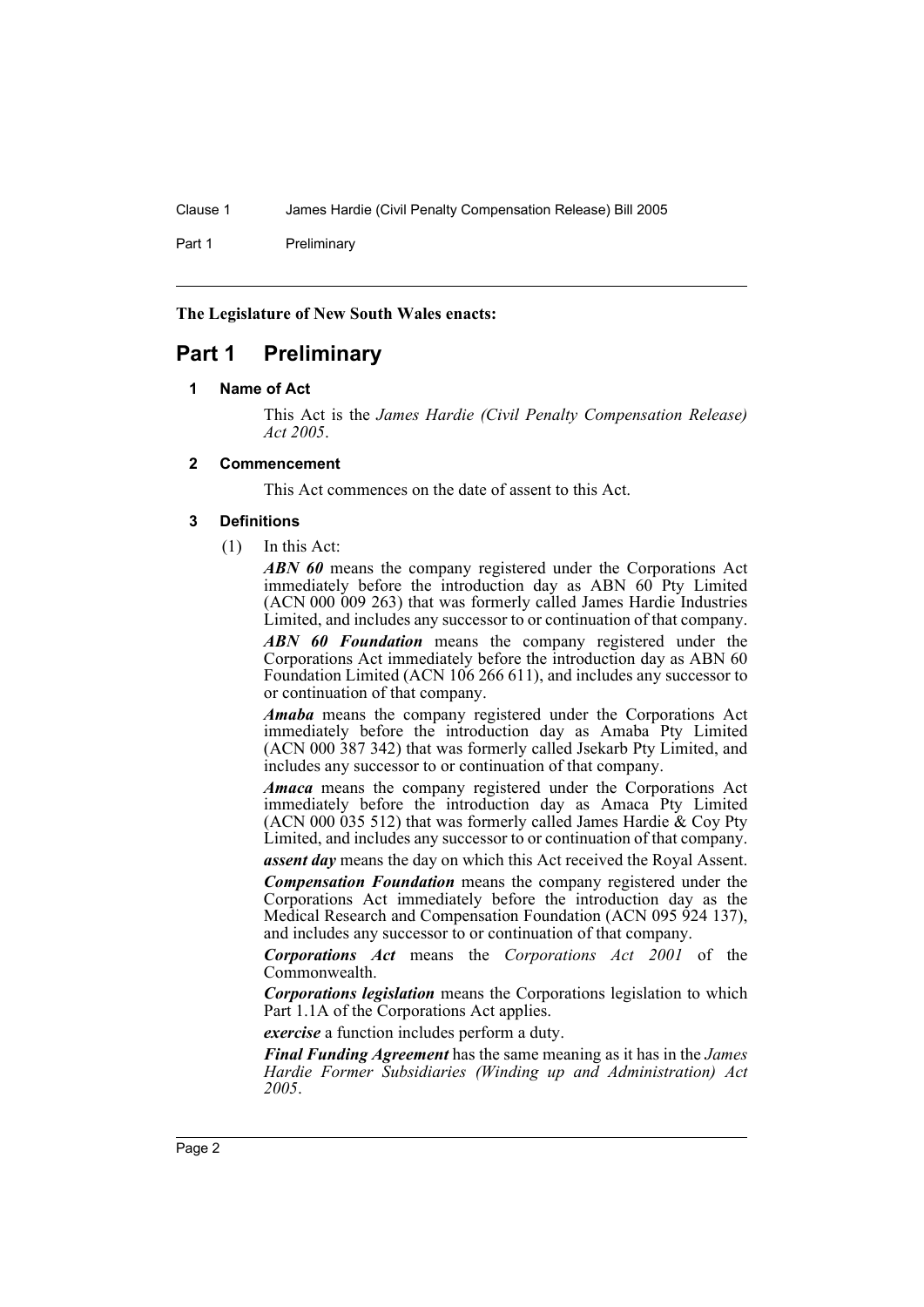James Hardie (Civil Penalty Compensation Release) Bill 2005 Clause 3

Preliminary **Preliminary Part 1** 

*function* includes a power, authority or duty.

*general law* means the common law and equity.

*Heads of Agreement* means the Heads of Agreement entered into on 21 December 2004 by the following persons and bodies:

- (a) James Hardie Industries NV,
- (b) the State,
- (c) the Australian Council of Trade Unions,
- (d) Unions New South Wales,
- (e) Mr Bernie Banton as the designated representative of the Asbestos Victims Groups named in Schedule 1 to the Heads of Agreement.

*introduction day* means the day on which the Bill for this Act was first introduced into Parliament.

*Jackson Inquiry* means the Special Commission of Inquiry that was commissioned, by Letters Patent dated 27 February 2004 and 30 June 2004, to inquire into and report on certain matters relating to the establishment of the Compensation Foundation.

*Jackson Inquiry Report* means the report issued by the Jackson Inquiry on 21 September 2004 entitled "Report of the Special Commission of Inquiry into the Medical Research and Compensation Foundation".

*James Hardie Industries NV* means the foreign company incorporated in the Netherlands registered under the Corporations Act immediately before the introduction day as James Hardie Industries NV (ARBN 097 829 895), and includes such successors to or continuations of that company, or other entities having obligations under the Final Funding Agreement, as may be prescribed by the regulations.

*legislation* includes:

- (a) any statute of a legislature (whether enacted or made in Australia or elsewhere), and
- (b) any proclamation, regulation, rule, by-law, order or any other kind of subordinate legislation (however described) made under the authority of a statute (whether enacted or made in Australia or elsewhere).

*liable entity* means each of the following:

- (a) ABN 60,
- (b) Amaba,
- (c) Amaca.

*Related Agreement* means any agreement as in force from time to time that is entered into (whether before, during or after the assent day) as contemplated by the terms of the Final Funding Agreement.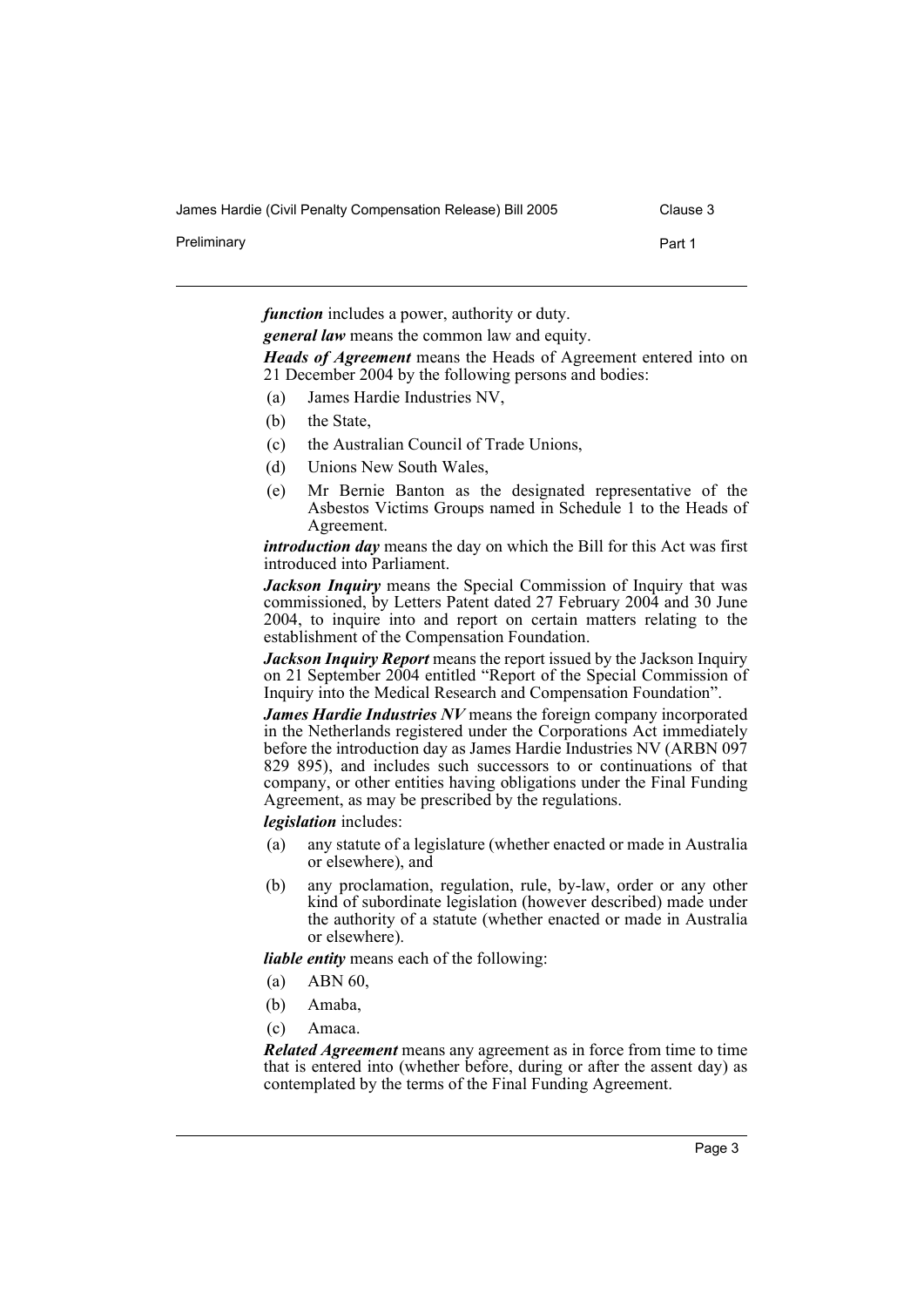Part 1 Preliminary

*the 2001 Deed of Covenant and Indemnity* means the Deed of Covenant and Indemnity executed in February 2001 by:

- (a) James Hardie Industries Limited (which was subsequently renamed as ABN 60), and
- (b) Jsekarb Pty Limited (which was subsequently renamed as Amaba), and
- (c) James Hardie & Coy Pty Limited (which was subsequently renamed as Amaca).

*the 2003 Deed of Covenant, Indemnity and Access* means the Deed of Covenant, Indemnity and Access executed by James Hardie Industries NV and ABN 60 in March 2003, as amended by the Deed of Rectification executed by those parties on 3 February 2004.

*the State* means the State of New South Wales.

(2) In this Act, the following terms have the meanings given in section 9 of the Corporations Act:

*ACN ARBN company director foreign company officer*

- (3) If this Act provides for an event or other thing to occur on a particular day, that event or thing is taken to occur at the beginning of that day.
- (4) Notes included in this Act do not form part of this Act.

#### **4 Construction of legislation so as not to exceed legislative power**

- (1) Unless a contrary intention appears, if a provision of this Act or an instrument made under this Act:
	- (a) would, apart from this section, have an invalid application, but
	- (b) also has at least one valid application,

it is the intention of the Parliament of New South Wales that the provision is not to have the invalid application, but is to have every valid application.

- (2) Despite subsection (1), the provision is not to have a particular valid application if:
	- (a) apart from this section, it is clear, taking into account the provision's context and the purposes or objects underlying this Act, that the provision was intended to have that valid application only if every invalid application, or a particular invalid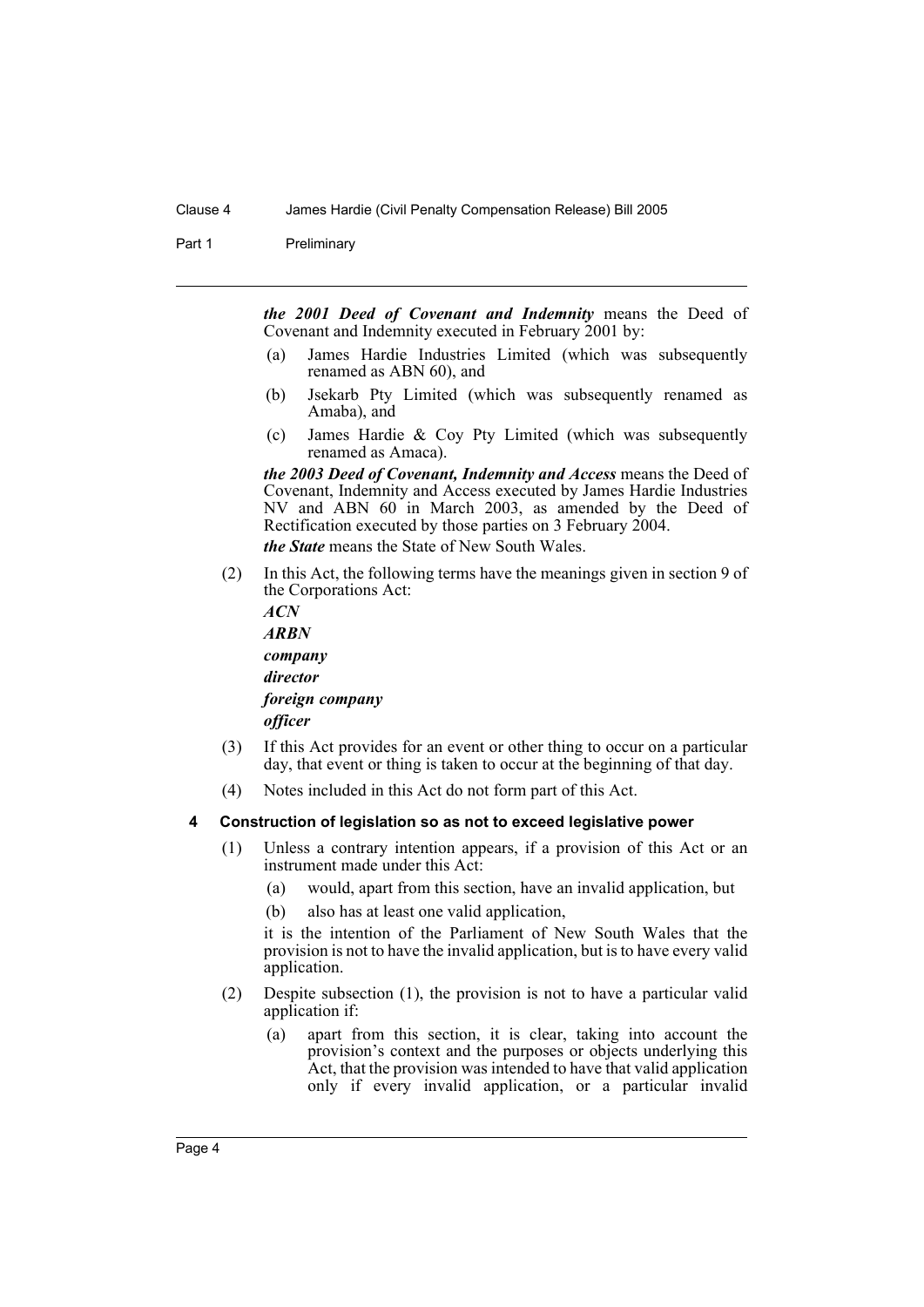James Hardie (Civil Penalty Compensation Release) Bill 2005 Clause 4

Preliminary **Preliminary** Part 1

application, of the provision had also been within the legislative power of the Parliament of New South Wales, or

- (b) the provision's operation in relation to that valid application would be different in a substantial respect from what would have been its operation in relation to that valid application if every invalid application of the provision had been within the legislative power of the Parliament of New South Wales.
- (3) Subsection (2) does not limit the cases in which a contrary intention may be taken to appear for the purposes of subsection (1).
- (4) This section is in addition to, and not in derogation of, section 31 of the *Interpretation Act 1987*.
- (5) In this section:

*application* means an application in relation to:

- (a) one or more particular persons, things, matters, places, circumstances or cases, or
- (b) one or more classes (however defined or determined) of persons, things, matters, places, circumstances or cases.

*invalid application*, in relation to a provision, means an application because of which the provision exceeds the legislative power of the Parliament of New South Wales.

*valid application*, in relation to a provision, means an application which, if it were the provision's only application, would be within the legislative power of the Parliament of New South Wales.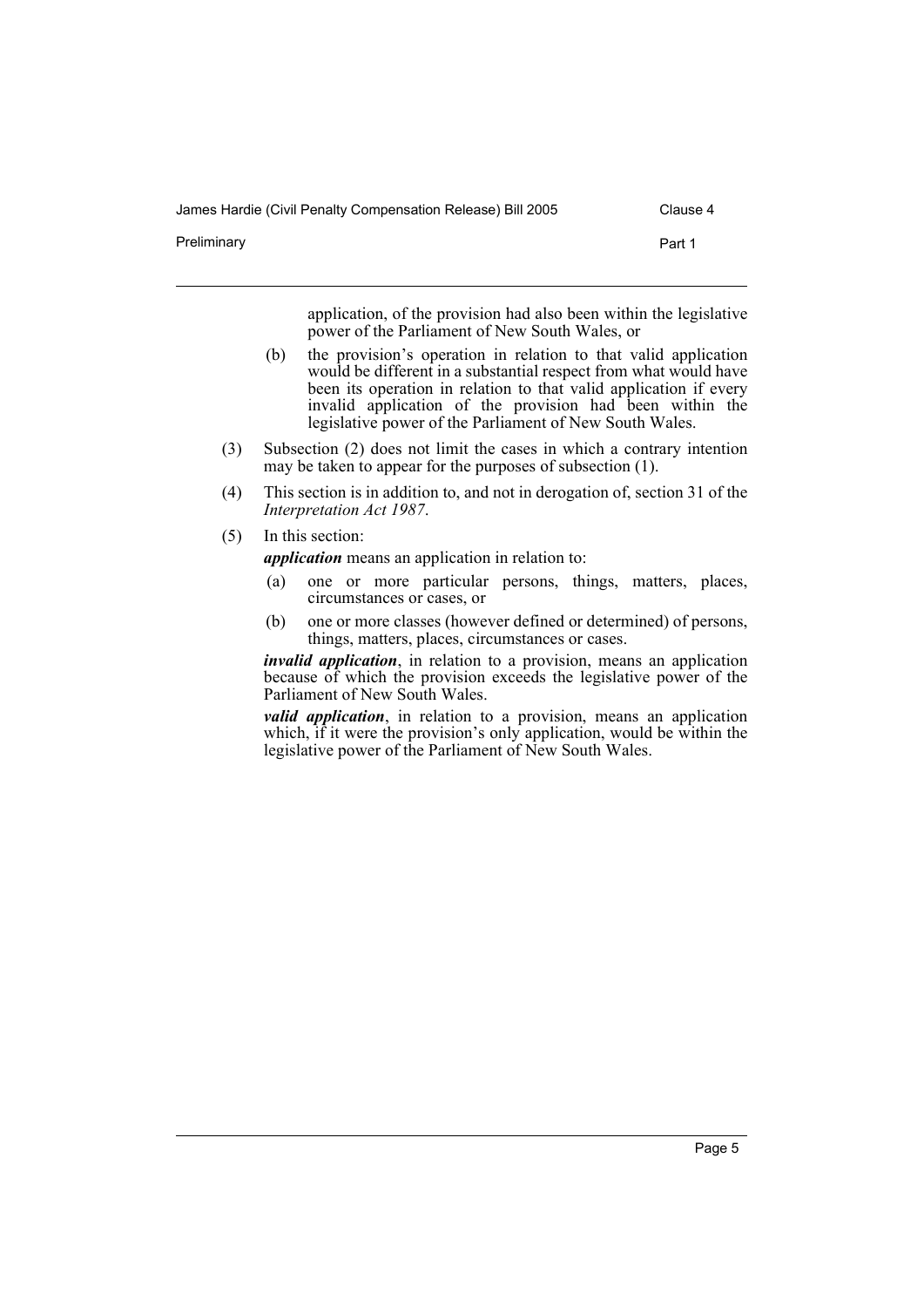# **Part 2 Extinguishment of certain liability**

# **Division 1 General**

# **5 Application of Part**

- (1) This Part applies to liability (including a liability imposed by or under legislation) to pay compensation for loss or damage resulting from conduct that is capable of being the subject of a pecuniary penalty of a civil nature imposed by or under legislation.
- (2) This Part applies to such a liability whether or not the conduct concerned is actually the subject of such a pecuniary penalty.
- (3) The provisions of this Part apply despite the provisions of any other legislation or any other law (whether written or unwritten).

# **6 Meaning of "protected conduct"**

For the purposes of this Part, *protected conduct* is anything done or omitted to be done in connection with any of the following:

- (a) the transfer of the assets of, and the payment of dividends and management fees by, any liable entity, that is set out in Part 3 of the Jackson Inquiry Report,
- (b) the establishment and funding and underfunding of the Compensation Foundation and the Medical Research and Compensation Foundation Trust (including announcements or other representations made in relation to the effect or consequences of the establishment or funding),
- (c) the transfer of assets from ABN 60 to James Hardie Industries NV, the establishment in 2001 of the ABN 60 Foundation and the ABN 60 Foundation Trust and the allotment of shares in ABN 60 to the ABN 60 Foundation,
- (d) the corporate reorganisation of the James Hardie group of companies on 15 February 2001 (including announcements or other representations made in relation to the effect or consequences of the reorganisation),
- (e) the corporate reorganisation of the James Hardie group of companies between August and October 2001, including without limitation:
	- (i) the scheme of arrangement approved by the Supreme Court in October 2001 under which James Hardie Industries NV became the holding company for the James Hardie group of companies, and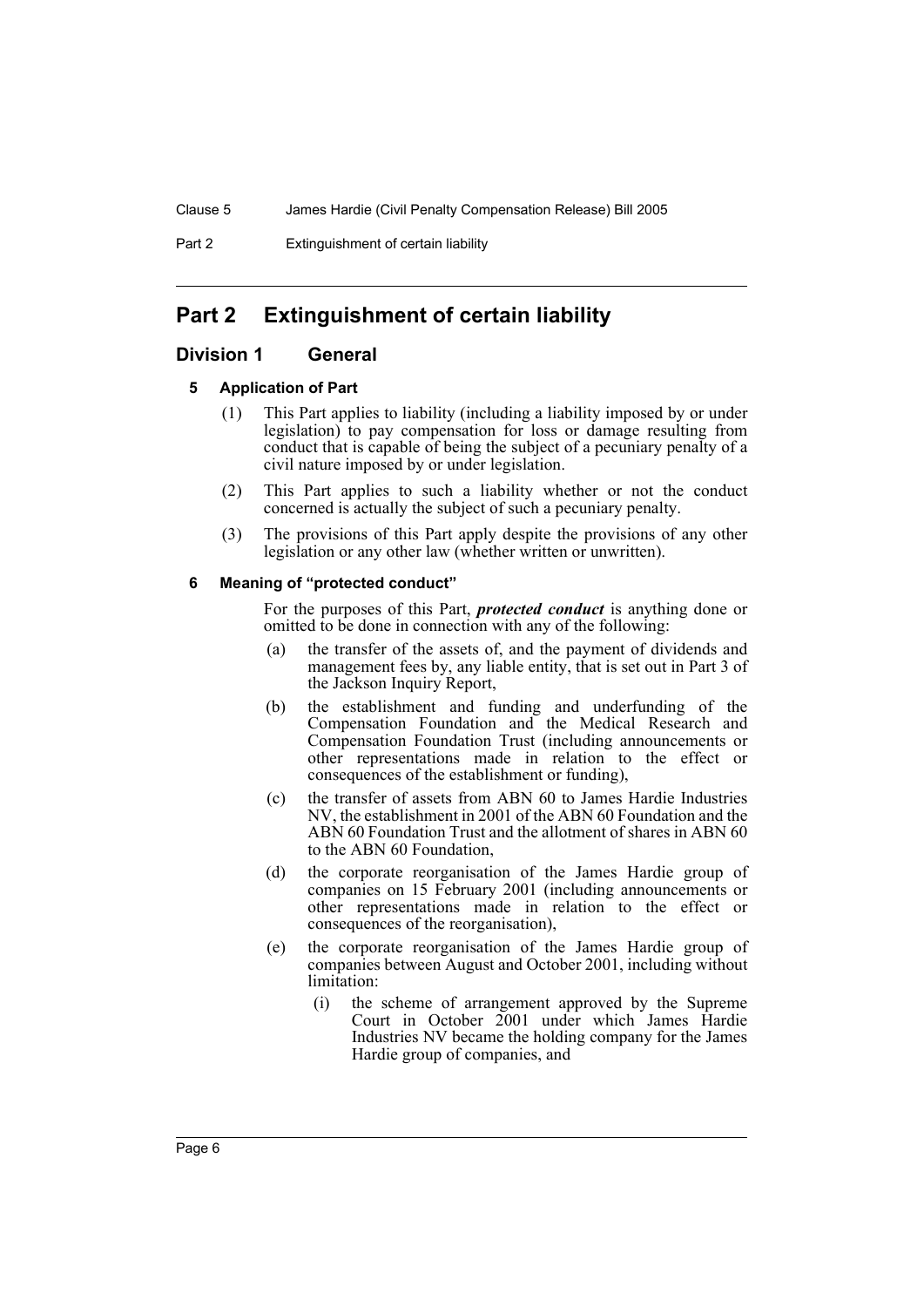Extinguishment of certain liability extends the extinguishment of certain liability

- (ii) announcements or other representations made in relation to the effect or consequences of that scheme (including representations made to the Supreme Court),
- (f) the entry into the 2001 Deed of Covenant and Indemnity and the 2003 Deed of Covenant, Indemnity and Access and the amendment of the 2003 Deed of Covenant, Indemnity and Access by the Deed of Rectification executed by the parties to it on 3 February 2004,
- (g) the issue by ABN 60 of shares in ABN 60 to James Hardie Industries NV and the cancellation of those shares in March 2003.

**Note.** The matters referred to in paragraphs (a)–(g) are described in the Jackson Inquiry Report.

# **Division 2 Extinguishment of liability**

# **7 Liability in relation to protected conduct extinguished**

- (1) Any liability to which this Part applies that is incurred (whether before, during or after the assent day) by any of the following persons in respect of any protected conduct of the person is extinguished:
	- (a) any liable entity,
	- (b) the Compensation Foundation,
	- (c) James Hardie Industries NV,
	- (d) any controlled entity of James Hardie Industries NV,
	- (e) any person who engaged in the conduct in the person's capacity as a director or other officer, employee, advisor or agent of:
		- (i) any liable entity, or
		- (ii) the Compensation Foundation, or
		- (iii) any controlled entity of James Hardie Industries NV, or
		- (iv) James Hardie Industries NV.
- (2) In this section, *controlled entity* of James Hardie Industries NV has the same meaning as it has in section 32 of the *James Hardie Former Subsidiaries (Winding up and Administration) Act 2005*.

### **8 When liability extinguished**

Liability that is extinguished by section 7 is extinguished:

(a) if the liability accrues during or before the assent day (but subject to paragraph (c))—on the assent day, or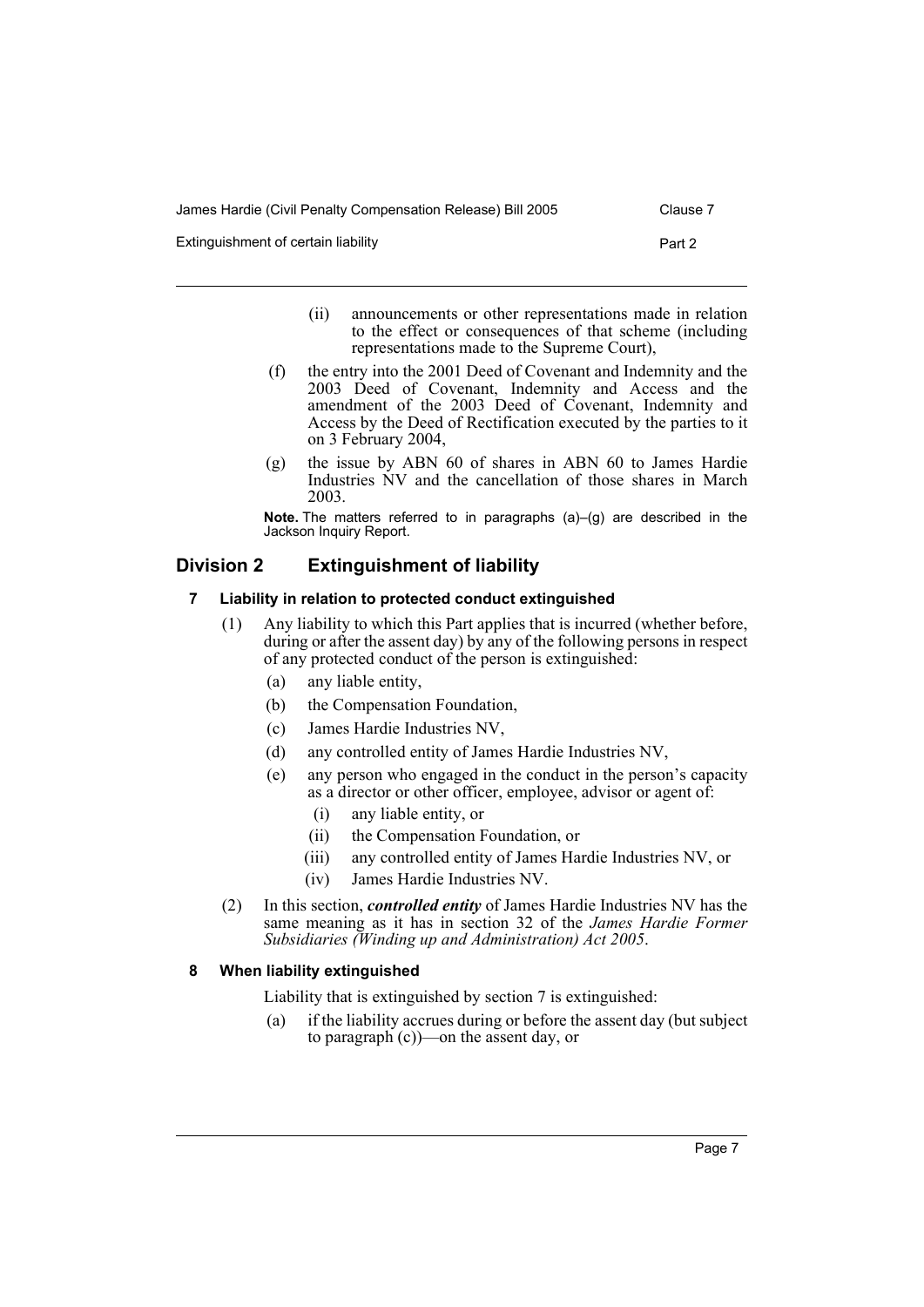Part 2 Extinguishment of certain liability

- (b) if the liability accrues after the assent day (but subject to paragraph (c))—on the day on which the liability accrues, or
- (c) if the liability was revived under Division 3 and then extinguished again under this Division as referred to in section 11 (1) (b)—on the day on which the order that revived the liability is revoked by a revoking order under section 9.

# **Division 3 Revival of liability**

### **9 Revival of extinguished liability**

- (1) A liability extinguished by operation of Division 2 may be revived as provided by this section, but not if the liability is a liability of a natural person.
- (2) The Minister may, at any time, by order published in the Gazette (a *reviving order*) declare that specified liability, or a specified class of liability, extinguished by operation of Division 2 is revived on a day specified in the order. That day must not be earlier than 14 days after the day on which the reviving order is published in the Gazette.
- (3) A reviving order may not be made if the making of the order would constitute a breach by the State of the terms of the Final Funding Agreement or a Related Agreement.

**Note.** An exercise of the power to make a reviving order in a manner that breaches the Final Funding Agreement or a Related Agreement may also render the State liable to pay damages. See Part 3 of the *James Hardie (Civil Liability) Act 2005*.

- (4) Any person whose liability is revived (or purportedly revived) by a reviving order (or purported reviving order) may not claim or otherwise assert in any proceedings that the order or purported order was not validly made unless the Minister is, or is subsequently joined as, a party to the proceedings.
- (5) A reviving order operates to revive the liability concerned on the day specified by the order.
- (6) The Minister may, by order published in the Gazette (a *revoking order*), revoke a reviving order on a day specified in the order.
- (7) Without limiting subsection (6), the Minister must revoke a reviving order as soon as is reasonably practicable after the Minister becomes aware of the cessation of the breach or breaches of the Final Funding Agreement by another party to the Agreement that occasioned the reviving order.
- (8) A revoking order may be published before, during or after the day fixed by the reviving order for the revival of the liability concerned.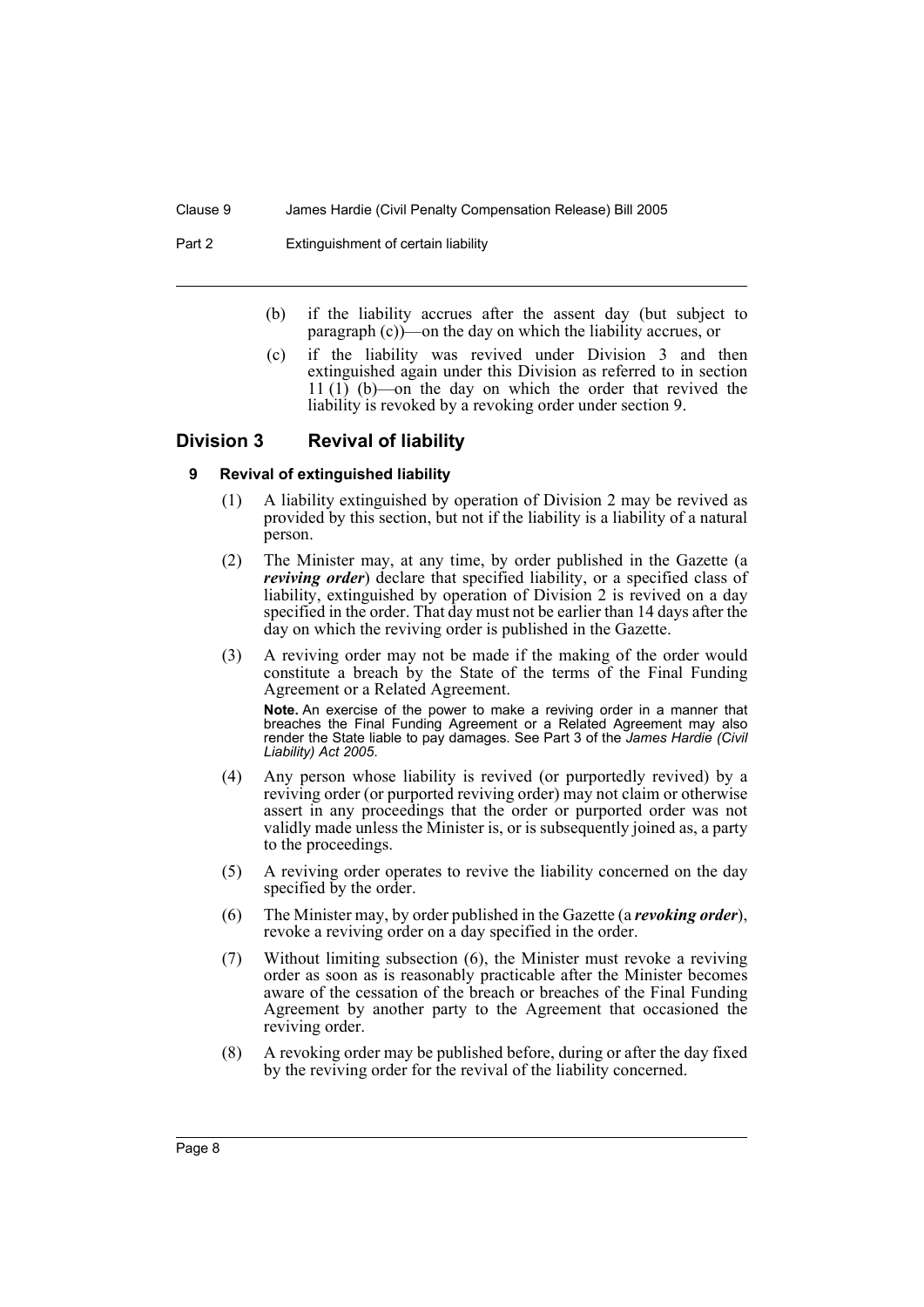| James Hardie (Civil Penalty Compensation Release) Bill 2005 | Clause 10 |
|-------------------------------------------------------------|-----------|
| Extinguishment of certain liability                         | Part 2    |

- (9) The revocation of a reviving order does not prevent publication of a further reviving order.
- (10) More than one reviving or revoking order may be made under this section.

# **10 Effect of revival of extinguished liability**

If extinguished liability is revived under this Division:

- (a) the liability is taken for all purposes never to have been extinguished and is enforceable accordingly by any person for whose benefit the liability accrues, and
- (b) any limitation period applicable to a cause of action for the liability is taken to have stopped running on the day on which the liability was extinguished and to have recommenced to run on the day on which the liability is revived.

# **11 Effect of revocation of reviving order**

- (1) If a reviving order under section 9 is revoked by a revoking order under that section, the revoking order has the following effect:
	- (a) if it is published before or during the day fixed by the reviving order for the revival of a specified liability—the reviving order is taken never to have been published and, accordingly, the specified liability is not revived,
	- (b) if it is published after the day fixed by the reviving order for the revival of a specified liability—the reviving order ceases to have effect on the day on which it is revoked and, accordingly, Division 2 operates (subject to subsection (2)) to extinguish again the specified liability.
- (2) Subsection (1) (b) does not operate to apply Division 2 to liability in respect of which proceedings were commenced before a court or other tribunal while the liability was revived if those proceedings are still pending immediately before the publication of the revoking order.

# **Division 4 Displacement of Corporations legislation**

# **12 Displacement of Corporations legislation**

Divisions 1–3 are declared to be Corporations legislation displacement provisions for the purposes of section 5G of the Corporations Act in relation to the Corporations legislation generally.

**Note.** Section 5G (11) of the Corporations Act provides that if a State law declares a provision of a State law to be a Corporations legislation displacement provision, any provision of the Corporations legislation with which the State provision would otherwise be inconsistent does not apply to the extent necessary to avoid the inconsistency.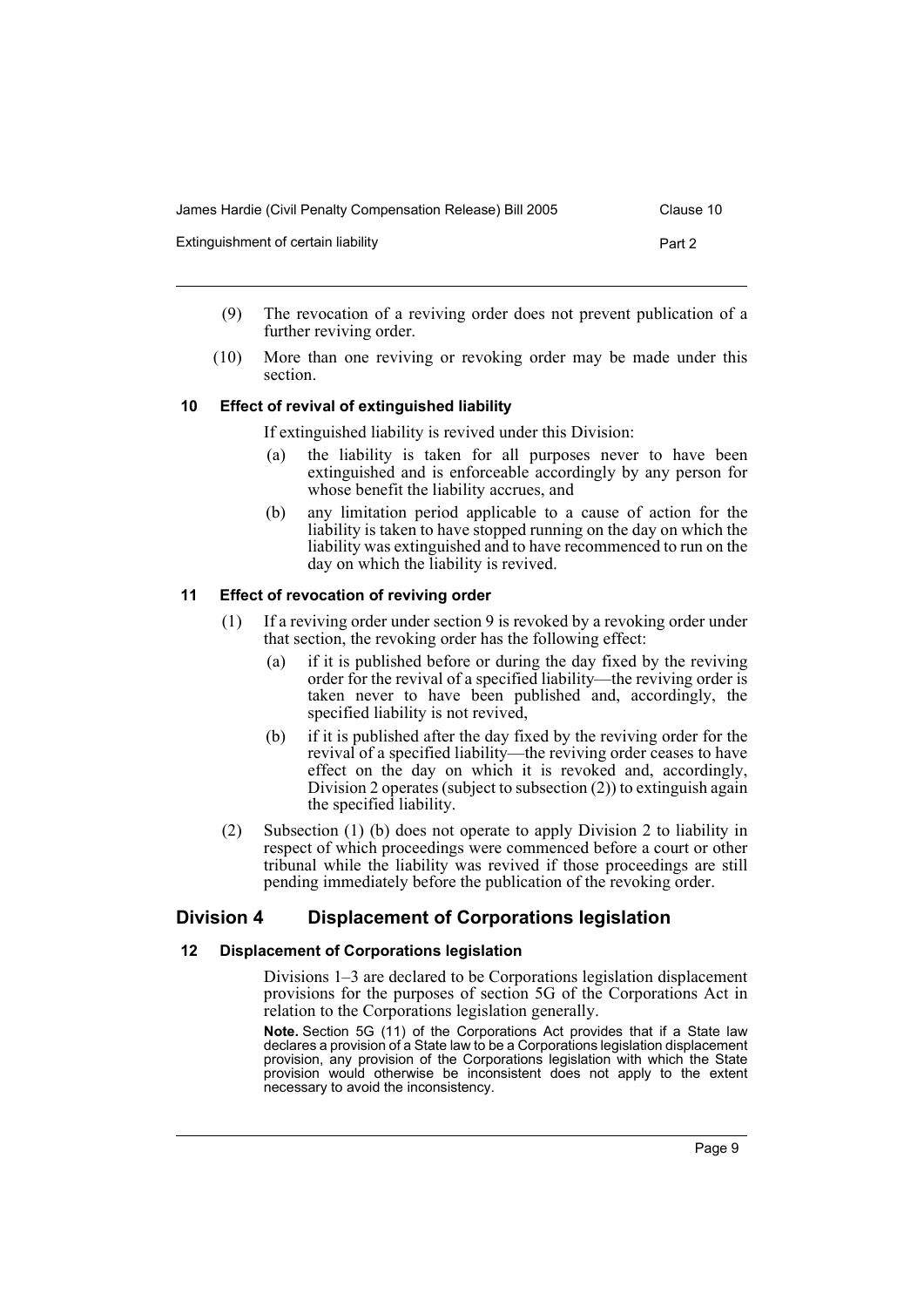Clause 12 James Hardie (Civil Penalty Compensation Release) Bill 2005

Part 2 Extinguishment of certain liability

However, section 5G (3) of that Act provides that section 5G will only apply to a provision of a law of a State or Territory enacted after the commencement of that Act if a law of the State or Territory declares the provision to be a Corporations legislation displacement provision for the purposes of that section.